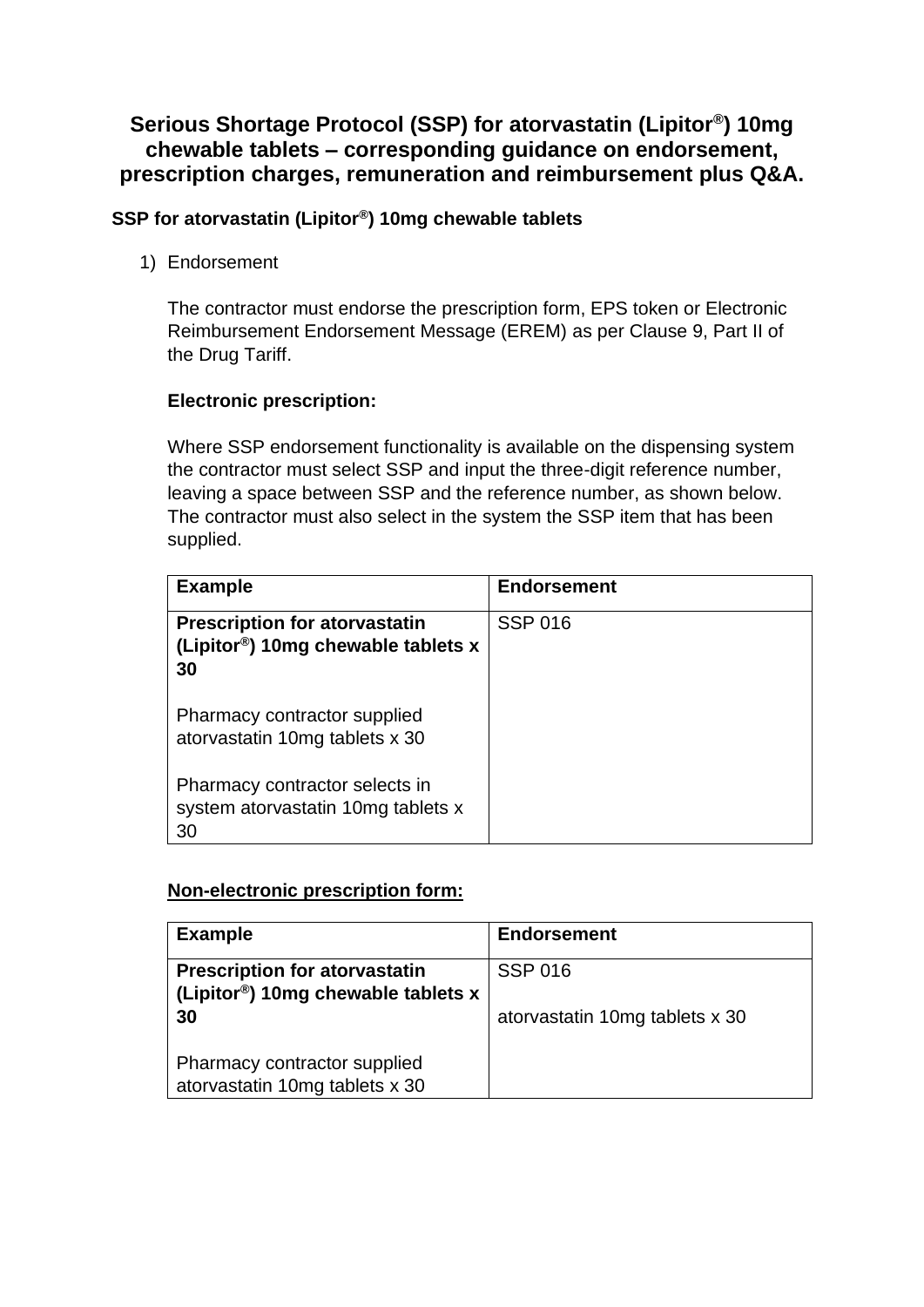2) Prescription charges

Pharmacy contractors must take one prescription levy. Only one prescription charge will be applicable for patients who are not exempt from prescription charges.

3) Remuneration

Supply in accordance with the SSP will result in the following fees being paid to the contactor:

- One Single Activity Fee (£1.29)
- One SSP fee (£5.35)
- 4) Reimbursement

The supplied product in accordance with this SSP will be reimbursed as if it was dispensed against a prescription, i.e. in this instance contractors will be reimbursed the Part VIIIA reimbursement price for the atorvastatin 10mg tablets. The reimbursement price will account for VAT payment.

# **Q&A**

### **Will the SSPs apply to cross-border prescriptions?**

Yes. Patients from Scotland, Wales or Northern Ireland who present their prescriptions for atorvastatin (Lipitor®) 10mg chewable tablets in England are eligible to receive an alternative supply under the terms of the SSP (only where pharmacists consider it appropriate to do so using their professional judgement).

## **Does the SSPs apply to private prescriptions?**

Yes. The scope of an SSP applies to valid prescriptions that meets the requirements of the Human Medicine Regulations 2012, so it would cover both NHS and private prescriptions, unless where it stated otherwise on the SSP itself.

### **Will prescription charges apply under an SSP?**

Yes, patients who are not exempt from prescription charges would continue to pay for this as usual. The only circumstance in which patients would not have to pay for a prescription charge is where an SSP recommends a lower quantity to be supplied. Please note that the SSP for atorvastatin (Lipitor®) 10mg chewable tablets does not recommend a lower quantity to be supplied, so patients will continue to pay prescription charges (unless they are already exempt). For more information please see the above guidance.

### **Can pharmacists use their professional judgement to supply an alternative atorvastatin product to patients that is not listed in the SSP e.g. dispersible tablets/ unlicensed/ special products?**